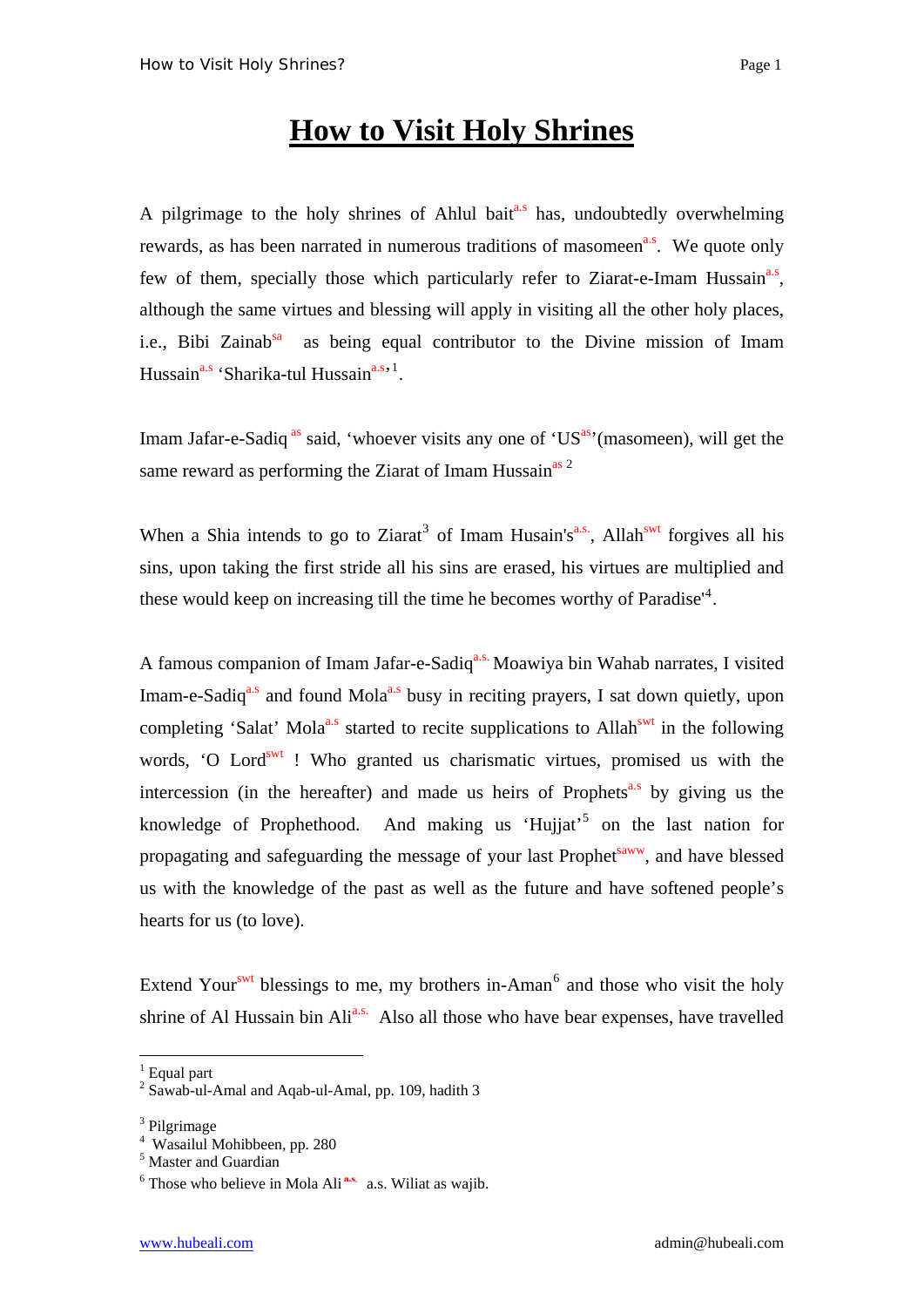from their hometowns, with the intent of adhering to our 'Wiliat' and are expecting a reward for the deeds carried out in our love as well as for the sake of pleasing Yours<sup>swt</sup> Prophet<sup>saww</sup>. They have annoyed your enemies while trying to please You<sup>swt</sup>. O Lord<sup>swt</sup>! Reward them, on my behalf, with extending your love for them, safeguard them during the day and the night, as well as those among their dependents who they have left behind, protect all of them and become their companion. Keep away from them all the bad intention of cruel and uncouth people and protect them from the mischief of Satan, be them among the human and/or the jinn. Reward them more than what they are expecting for, as they have suffered 'home-sickness' and have preferred 'Ourselves<sup>as</sup>' to their own wealth and family. O Lord<sup>swt</sup>! They have come out to visit us even though they are heavily criticised and teased by 'Our<sup>as</sup>' enemies, so enlighten their faces with Your<sup>swt</sup> blessings which have got burnt-out under the hot sun and bless their cheeks which are being placed (while on prostration) on (doorstep) Imam Hussain<sup>a.s</sup>'s shrine. Reward those eyes which cry out on our grief, and bless those hearts, which become restless upon remembering those atrocities committed against us. Bless them for their 'matam'<sup>[7](#page-1-0)</sup> and for the screams which emanate on our<sup>as</sup> behalf. O Allah<sup>swt</sup>! I give all these bodies and souls in Your<sup>swt</sup> care and pray to You<sup>swt</sup> to quench their thrust from the Spring of 'Kauser' on the Final Day of Judgement. And, as I watched, Imam<sup>as</sup> continued with these prayers while in prostration. I told Imam<sup>as</sup> afterwards, the prayers I have heard from you, I imagine, would even save non-a believer, if prayed for his forgiveness, from the enraging fires of the hell. I added, By Allah<sup>swt</sup>, my heart started aching now with the desire, I would have gone for the Ziarat of Imam Hussain<sup>as</sup> instead of performing many Hajj<sup>[8](#page-1-1)</sup>

Imam<sup>as</sup> responded, you are very close (to Harram of Imam Hussain<sup>as</sup>) then what has prevented you in performing Ziarat? **Be aware Mouviya! Never ever give up Ziarat-e-Imam Hussain<sup>as</sup>!** I replied, I was unaware of very high virtues of the Ziarat. Imam<sup>as</sup> replied, O Mouviya! There are so many more in the skies, as compared to inhabitants of the earth, who pray on behalf of all those who visit the shire of Imam (Hussain<sup>as</sup>). **I warn you! Never ever abandon our Ziarat for any kind of fear/threat**. **Whoever would shy away from performing our Ziarat will regret on the final day of judgement and proclaim, alas! I would have stayed** 

<span id="page-1-0"></span>7 Self flagellation

<span id="page-1-1"></span><sup>8</sup> Pilgrimage to Qabah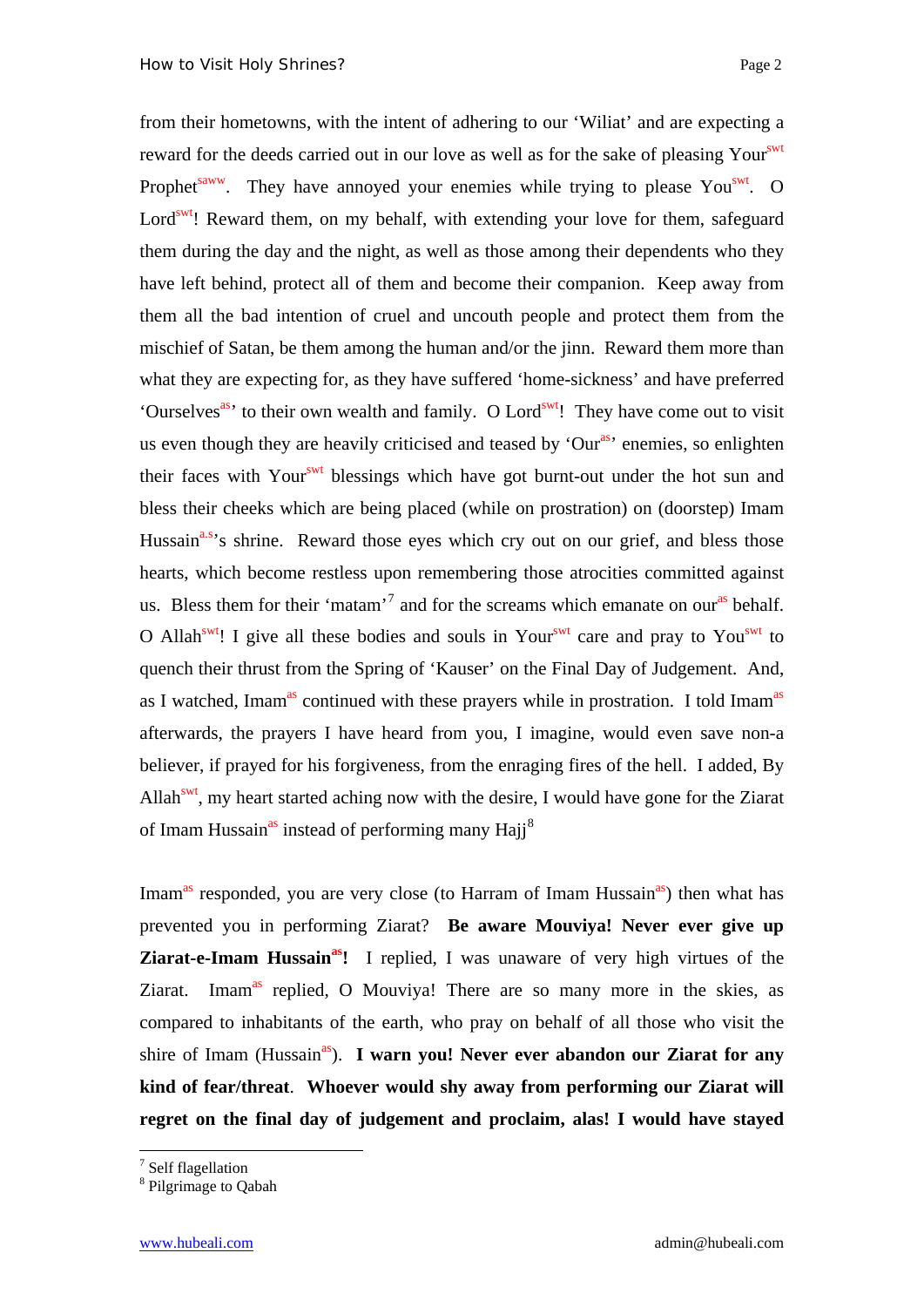**near the grave of Imam Hussain<sup>as</sup> until my very last breath**. Don't you wish to be among those who are in the prayers of Rasoll Allah<sup>saww</sup>, Mola Ali<sup>as</sup>, Fatimah<sup>sa</sup> and masoom Imams<sup>as</sup>? Don't you like to be among those who would be welcome and greeted by the angles on the doomsday? Don't you want to be among those who would have no sins to their accounts on the final day of judgement? Don't you wish to be among those who will be welcome by Rasool Allah<sup>saww</sup> in the hereafter.

## **Before Proceeding for Ziarat:**

- 1 It is recommended<sup>[9](#page-2-0)</sup> by Imam-e-Jafar-e-Sadiq<sup>as</sup> to fast for three days before leaving your house for Ziarat-e-Imam Hussain<sup>as</sup> and perform 'Ghusal<sup>[10](#page-2-1)</sup>' on the third day. Then gather your family and pray to Allah<sup>swt</sup>, 'O Lord! I have given in Your<sup>swt</sup> protection, my soul, my belongings, my family and whoever that is related to me including those who are present, as well as, those who are elsewhere. Allah<sup>swt</sup> take care of ourselves, safeguard our 'Aman' and protect ourselves and declare ourselves in Your<sup>swt</sup> guardianship, and we are thankful for the 'Naimat<sup>[11](#page-2-2)</sup>' you have granted us, and we beg to You, do not replace it with anything else! Please enhance our recognition of Your 'Naimat', as we endeavour on your path. Subsequent to praising Allah<sup>swt</sup> one should send 'Salawat' (blessings) on Mohammed<sup>saww</sup> and his pure progeny<sup>as</sup> and commence his/her journey with peace of mind and elegance. It is also narrated in other traditions of masomeen<sup>as</sup> that for every drop of pilgrim's perspiration, Allah<sup>swt</sup> creates 70,000 angels who recite 'Tasbih' and ask for Lord<sup>swt</sup>'s forgiveness, on behalf of the pilgrim, from that very moment until the final day of judgement.
- 2 It is narrated from Imam-e-Jafar-e-Sadiq<sup>as</sup> that when you go out and visit holy shrine of Imam Hussain<sup>as</sup> then you should be in immense state of grief, with tearful eyes, appearance of being battered with calamities, in the state of thirst and starvation. Make your prayers and leave immediately afterward and do not try to reside there permanently.

<sup>&</sup>lt;sup>9</sup> Mafati-ul-Jinan, pp. 751

<span id="page-2-1"></span><span id="page-2-0"></span><sup>&</sup>lt;sup>10</sup> ceremonial bath

<span id="page-2-2"></span><sup>&</sup>lt;sup>11</sup> Wiliat of Mola Ali a.s.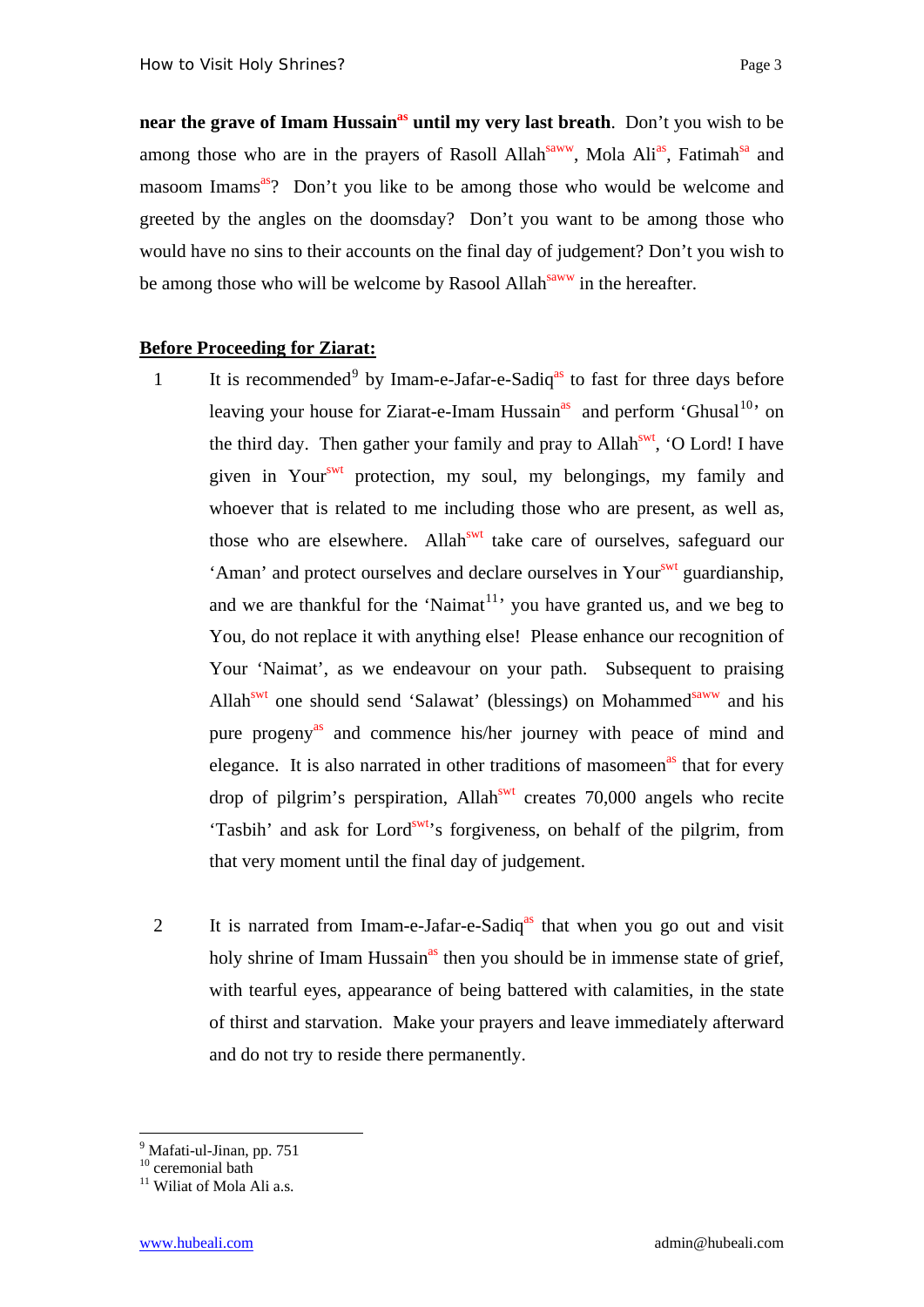- 3 **Do not take with you 'delicious foods'** (roasted meat, halva and similar stuff) **and eat very basic diet upon arriving there**. **In another tradition, quoted by Sheikh Sadduq[12](#page-3-0), someone asked what should we eat there?**  Imam Jafar-e-Sadiq<sup>as</sup> replied, 'Eat bread with Milk'.
- 4 It is also narrated from Imam Jafar-e-Sadiq<sup>as</sup> that I have heard that a group of pilgrims went for Ziarat-e-Imam Hussain<sup>as</sup> and took with them a stock of eatables including roasted meat, baked sweets, then Imam<sup>as</sup> asked: do they take the same sort of food-stock when they visit graves of their own fathers and mothers? In another tradition from Imam Jafar-e-Sadiq<sup>as</sup>, it is narrated that Imam<sup>as</sup> said, 'Some times it is better to perform Ziarat Imam Hussain<sup>as</sup> rather then not endeavouring for it but for some it is far better not to go there at all instead of visiting the holy shrine of Imam<sup>as</sup>. The companion asked, I am shocked with the news, Mola<sup>as</sup>, when would the later be applicable? By Allah<sup>swt</sup>, replied Imam<sup>as</sup> when you visit the graves of your own parents then you are always in grief and sad but when you travel for the Ziarat of Imam Hussain<sup>as</sup>, you take large supplies of food and travel accessories, this is very painful and inappropriate! You should go for Ziarat with intense grief and travel in worn-out outfits.
- 5 Sheikh Kulani<sup>ra</sup> has quoted from a very reliable source that after the Shahadat of Imam Hussain<sup>as</sup>, Imam<sup>as</sup>'s wife Kalbia<sup>sa</sup> organised a mailis-e- $Aza<sup>13</sup>$  $Aza<sup>13</sup>$  $Aza<sup>13</sup>$  and every one cried so much, including the women and servants, that they were totally exhausted; their eyes dried out of tears and upon hearing this someone sent a roasted bird 'Muragh Qtah' for the respected lady Kalbia<sup>sa</sup> to regain her strength owing to excessive grief but she promptly asked what is this? People replied it's a gift sent by a person so that you regain your strength for matam-e-Hussain<sup>as</sup>. Bibi<sup>sa</sup> replied we are not celebrating a wedding occasion here so this kind of food (delicious food) is not appropriate for us. That food was then sent outside.

<sup>&</sup>lt;u>.</u> <sup>12</sup> Sawab-ul-Amal and Aqab-ul-Amal, pp. 98.,hadith 22

<span id="page-3-1"></span><span id="page-3-0"></span> $13$  a gathering to commemorate the brutal killing of Imam Hussain a.s.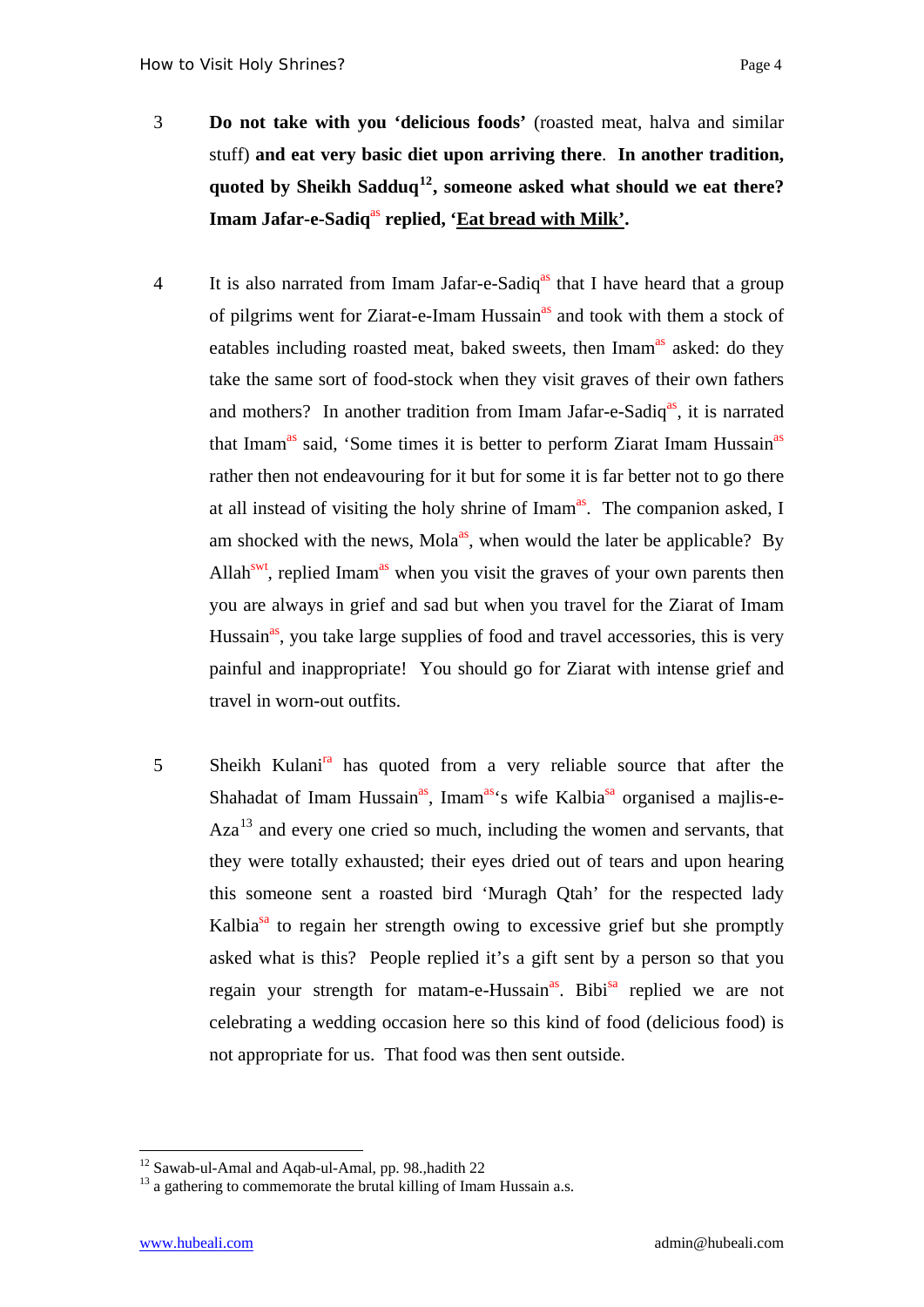- 6 It is quoted from Imam Jafar-e-Sadiq<sup>as</sup> that whoever would travel barefoot with the intention of Ziarat-e-Imam Hussain<sup>as</sup>, Allah<sup>swt</sup> would reward him for the every stride he takes with 1000 good deeds 'Nakiyan', would forgive 1000 sins and would upgrade 1000 time his residence in the gardens of paradise.
- 7 One should look after all those who strive to visit Imam Hussain<sup>as'</sup>s shrine. Sheikh Kulani<sup>ra</sup> has referred to Abu Haroon who says, he was present in a gathering in which Imam Jafar-e-Sadiq<sup>as</sup> asked his companions what has happened to you as you consider us worthless? Upon listening to this, a person from 'Khurasan<sup>[14](#page-4-0)</sup>' stood up and replied, God forbid us; this is beyond belief that we should consider you weak and ordinary! Imam<sup>as</sup> replied! You are among one of those who consider us worthless. He said, May God save me, how can I do that? Imam<sup>as</sup> replied you should be ashamed of your affairs, did you not hear a cry for help from a person who was requesting you to give him a ride for a mile at the place called 'Hajaf'? while saying, 'I am so tired and exhausted'. But you did not even look over your shoulder to reply him, thereby rejecting him as a worthless person. Be warned! Whoever humiliates a 'momin' in fact humiliates us<sup>as</sup> and slams our<sup>as</sup> (Divine) status.
- 8 It is narrated by Mohammed bin Muslim that I asked from Imam Mohammed Baqi $r^{as}$ , 'Is it as we are performing Hajj when we go for Zirat-e-Imam Hussain<sup>as</sup>?' Indeed, it is so, replied Imam<sup>as</sup>, he then asked: 'Are we obliged to observe all obligatory precautions of the hajj during Ziarat as well? Certainly, replied Imam<sup>as</sup> your conduct with your companions should be very gentle, talk little and on very best topics and excessively remember Allah<sup>swt</sup>. Wear 'pak'<sup>[15](#page-4-1)</sup> outfits, take 'ghusal' before entering 'Harram<sup>[16](#page-4-2)</sup>' and remain spiritually focused and crawl forward with tearful eyes, upon reaching there offer your prayers, keep on sending 'Salawat' on

<span id="page-4-0"></span><sup>&</sup>lt;sup>14</sup> A province in Iran

<span id="page-4-1"></span><sup>&</sup>lt;sup>15</sup> Without any trace of impure substances.

<span id="page-4-2"></span><sup>&</sup>lt;sup>16</sup> Holy Shrine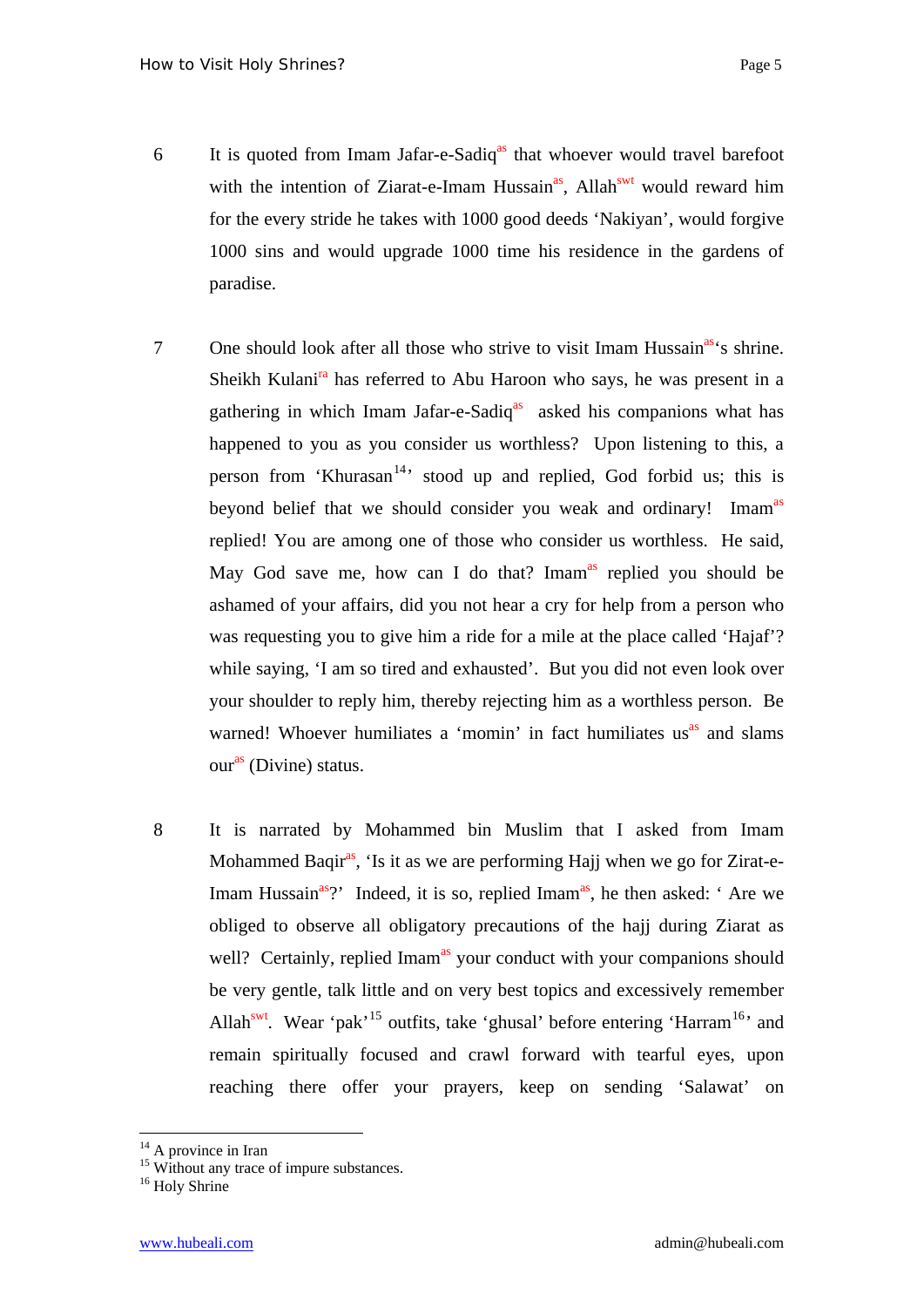Mohammed<sup>saww</sup> his pure progeny<sup>as</sup>. Refrain indulging into inappropriate affairs, keep your eyes protected from forbidden objects as well as suspicious matters, and extend favours to your brothers-in-Aman. Also if you realise someone is short of resources/monies then come forward and offer your help by sharing your resources with them. It is also important to keep in view the 'Taqiya' (dissimulation) as religion is established around 'Taqiya' and keep away from all that which has been forbidden by Allah<sup>swt</sup>. Do not fight with others, do not take excessive oaths/vows, do not engage into arguments. If you observed all these then you have earned the reward of 'Hajj and Ummera', not only but you will also be eligible for a special reward from Allah<sup>swt</sup> which is given to a person who would go away from his palace for the sake of Allah<sup>swt</sup>. All your sins will be forgiven upon returning back from ziarat and you will deserve Allah<sup>swt</sup>'s un-countable bounties.

- 9 Abu Hamza<sup>ra</sup> has narrated from Imam Jafar-e-Sadiq<sup>as</sup> in the Chapter of Ziarat<sup>[17](#page-5-0)</sup>, when you arrive in 'Naniwa' (another name of Karbala) then **unpack your luggage, do not massage your body with oil, don't wear 'Surma' (make-up for eyes) and until the time you stay there do not eat meat.**
- 10 It is narrated from Imam Jafar-e-Sadiq<sup>as</sup> that whoever would perform Ziarat Imam Hussain<sup>as</sup> after taking 'Ghusal' from the river of Furat, all his sins, including the 'severe ones' (Gunah-e-Kabira), would be erased such as he has just born again. It is also narrated that someone said to Imam<sup>as</sup> that some times the water of 'Furat' is so cold that it is very difficult to perform 'Ghusal', Imam<sup>as</sup> replied, so what, whoever does 'Ghusal' in the river of Furat and performs Ziarat of Imam Hussain<sup>as</sup>, he gets such enormous reward from Allah<sup>swt</sup> which cannot be counted/imagined.

<span id="page-5-0"></span><sup>&</sup>lt;sup>17</sup> See Mafati-ul-Jinan, pp. 781.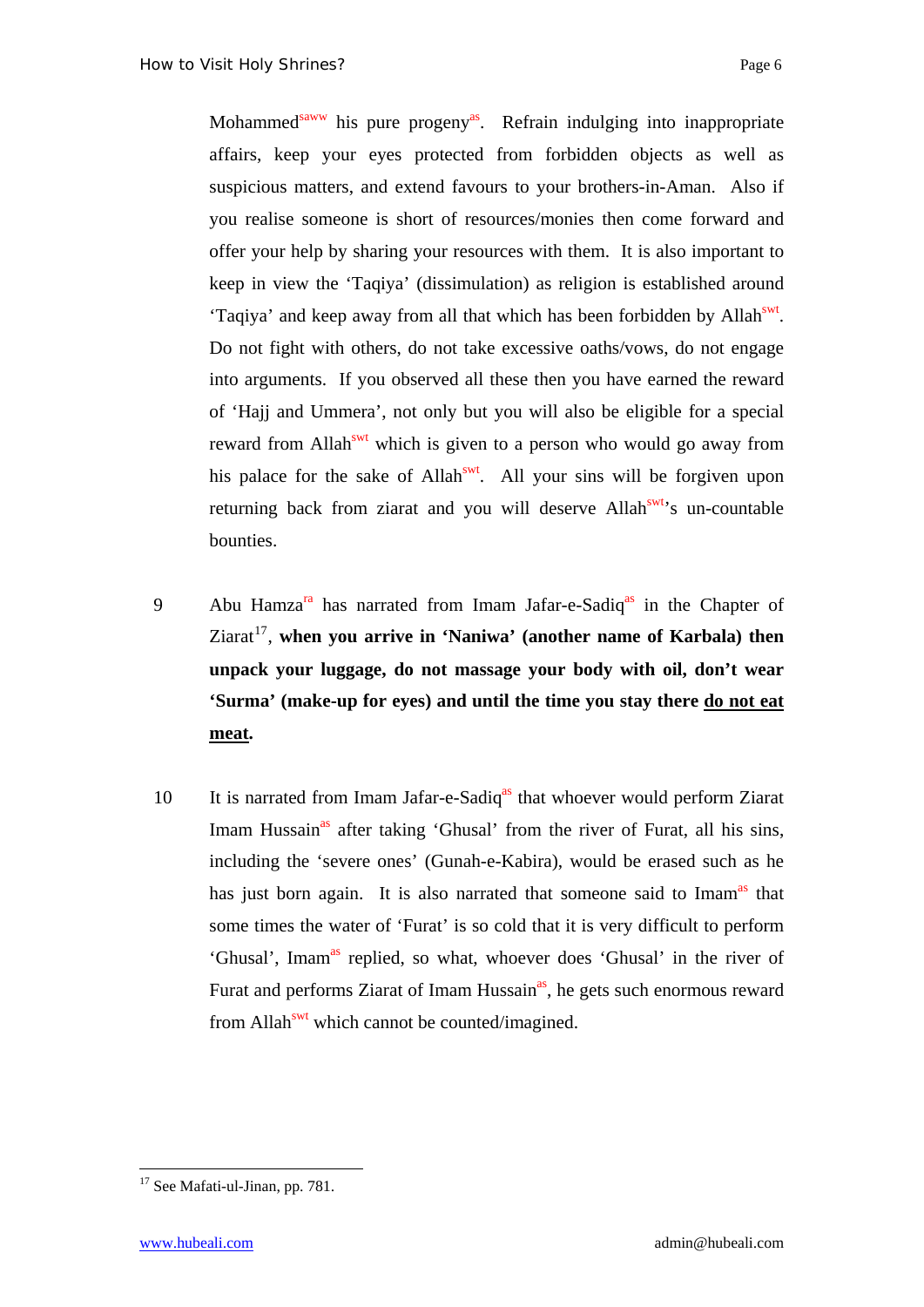- 11 It is narrated from Abul Hassan Imam Raza<sup>as</sup> that, 'performing Ziarat of Imam Hussain<sup>as</sup> near the banks of Euphrates, is as performing Ziarat of Allah<sup>swt</sup> in the 'Arsh' (heavens)<sup>[18](#page-6-0)</sup>.
- 12 Safwan Jammaal narrates on the authority of Imam Sadiq<sup>as</sup> When a Shia leaves his house with the intention of performing Imam Husain's<sup>as</sup> ziarat, he is accompanied by 700 angels. They safeguard him from above and below, from the right and the left, from the front and the back (all six directions), till such a time that he reaches his destination $19$ .
- 13 According to another version of the tradition narrated by Raff'ah from Imam Sadiq<sup>as</sup>: 'When a Shia knows Imam Husain's<sup>as</sup> right over the people and leaves his house for Imam's $^{as}$  ziarat with this understanding, without any pride and conceit, then a 1,000 angels accompany him from the right, with another 1,000 angels on the left. And he will be rewarded as if he has performed 1,000 Hajj and 1,000 Umrah with a prophet or with the successor (wasi)of a prophet. $20'$  $20'$
- 14 Safwan Jammaal relates from Imam Sadiq<sup>as</sup> 'When the rays of the sun fall on the visitor of Imam<sup>as'</sup>s shrines, it consumes his sins like the fire consumes wooden sticks. The sun does not leave any sin on his body and he returns home sinless. In fact on his return he is granted a status that is not even given to those who shed their blood in Allah's path. $^{21}$  $^{21}$  $^{21}$
- 15 From every drop of perspiration on the body of Imamas's visitor (in the course of Ziarat). Allah<sup>swt</sup> creates 70,000 angels who glorify and seek forgiveness for Imam's (a.s.) visitors till the Day of Judgement.<sup>[22](#page-6-4)</sup>
- 16 When the visitor leaves the house, each and every spot that he steps on, prays for him.<sup>[23](#page-6-5)</sup>. If he goes for Ziarat on a mount, for each and every spot

<span id="page-6-5"></span><span id="page-6-0"></span><sup>&</sup>lt;sup>18</sup> Sawab-ul-Amal and Aqab-ul-Amal, pp. 95., hadith 1

<sup>19</sup> Behaarul Anwar, vol. 101, pg. 58, trad. 62;Kamiluz Ziaraat, pg 190

<span id="page-6-2"></span><span id="page-6-1"></span><sup>&</sup>lt;sup>20</sup> Behaarul Anwar, vol 101, pg 91, tradition 33

<span id="page-6-3"></span><sup>21</sup> Behaarul Anwar, vol 101, pg 15, trad. 14; Kamiluz Ziaraat, pg 298

<span id="page-6-4"></span> $22$  Mustadrak vol 2, pg 204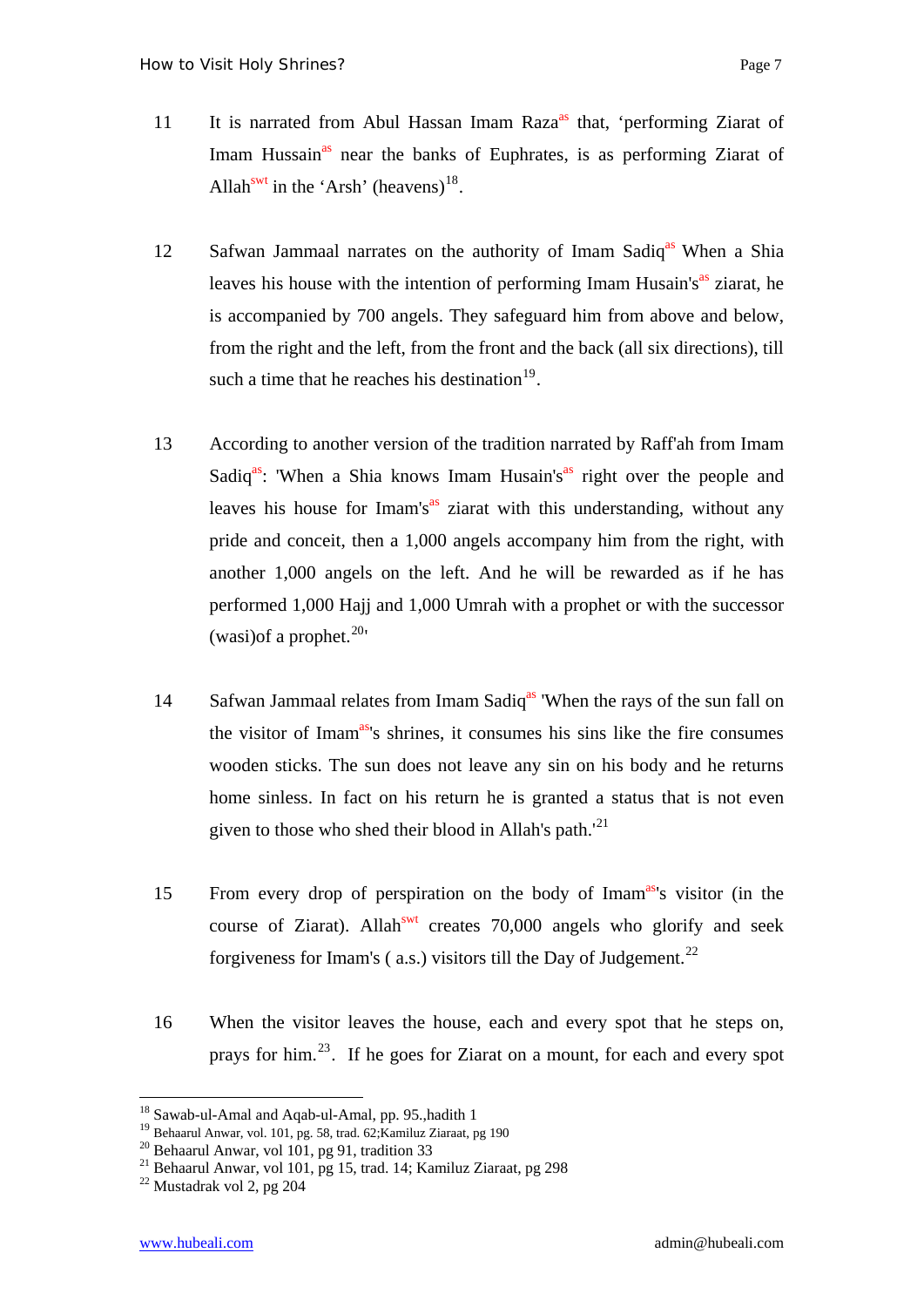that his mount steps on, he will get one virtue and one sin will be forgiven.<sup>[24](#page-7-0)</sup>

- 17 'If someone goes for ziarat on foot, for every step he takes, one virtue will be recorded in his name, one sin will be forgiven and his level will be raised one degree. Once he reaches the shrine, Allah will appoint two angels for him who will record only his good deeds and will omit his evil deeds. When he is about to depart from the shrine, the angels will bid farewell thus - O Allah's slave your sins have been forgiven, and you are now in Allah<sup>swt</sup>'s party, His Prophet<sup>saww</sup>'s party and the Prophet<sup>saww</sup>'s Ahle Bait<sup>as</sup> party. By Allah<sup>swt</sup>, you shall never have to face the Fire and you shall never be made to taste it! $^{25}$  $^{25}$  $^{25}$ '
- 18 Imam Muhammad Baqir<sup>as</sup> informed, 'If Imam Husain<sup>as'</sup>s visitor expires in the same year of the ziarat, then the angels of mercy participate in his ceremonial bath (ghusl) and shrouding. They seeks forgiveness for him. They are with his funeral till the grave. Then his grave becomes vast and spacious.<sup>'[26](#page-7-2)</sup>
- 19 It is narrated from Imam Jafar-e-Sadiq<sup>as</sup> that Imam<sup>as</sup> said, Indeed, Allah<sup>swt</sup>, on the eve of 'Arafat, starts blessing people from the holy Shrine of Imam Hussain<sup>as</sup>, a companion asked, Before considering all those who are staying at the place of 'Arfat' (for Hajj)? Imam<sup>as</sup> replied, yes, he asked why is this so? Imam<sup>as</sup> replied there are always some illegitimate people (enemies of Mola Ali<sup>as</sup>) at Arfat but none of these are in Imam Hussain<sup>as</sup>'s shrine<sup>[27](#page-7-3)</sup>.

 $23$  Behaarul Anwar, vol 101, pg 15, tradition 14

<span id="page-7-0"></span><sup>&</sup>lt;sup>24</sup> Thawaabul A'maal, pg 116

<span id="page-7-1"></span><sup>&</sup>lt;sup>25</sup> Kamiluz Ziaraat, pg<sup>134</sup>

<span id="page-7-2"></span><sup>&</sup>lt;sup>26</sup> Kamiluz Ziaraat, pg. 143, Behaarul Anwar vol 101, pg 18

<span id="page-7-3"></span><sup>&</sup>lt;sup>27</sup> Sawab-ul-Amal and Aqab-ul-Amal, pp. 100.,hadith <sup>27</sup>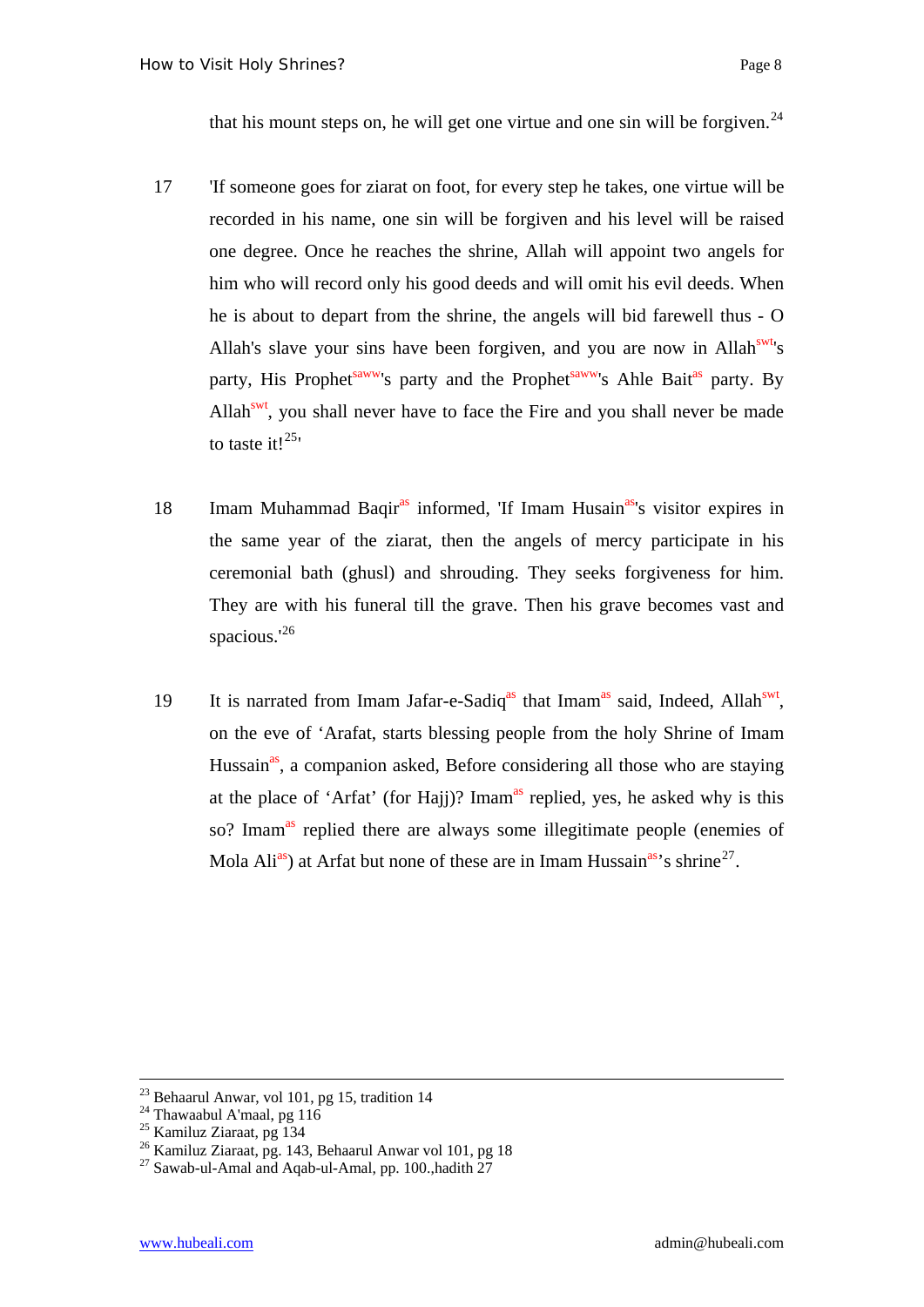## **Regarding who is Capable of and who is Incapable of Performing Ziarat:**

1 In a detailed tradition reported in Behar-ul-Anwar<sup>[28](#page-8-0)</sup>, someone asked from Imam Jafar-e-Sadiq<sup>a.s</sup>, may I be your ransom, what would you say about a person who is capable of performing 'Ziarat-e-Imam Hussain<sup>a.s</sup>' but would not go? Imam<sup>a.s</sup> replied he has grieved Rasool Allah<sup>saww</sup> as well as us (masomeen<sup>a.s</sup>), through **considering us<sup>a.s</sup>** worthless and powerless; but whoever would perform Ziarat, Allah<sup>swt</sup> will take care of all his affairs, including his entire worldly needs, protect him from calamities, provide him with sustenance, and reimburse his Ziarat expenses, and would forgive his fifty years' sins, on reaching his death bed, he will not have any sins left, and if he dies while travelling to/from Ziarat, angels would descend from the heavens, open doors of paradise in his grave, and he is looked after until the final day of judgement. If he returns back alive then his sustenance is increased, and for every penny he has spent, he will get 1000 time more, and will get special blessings from Allah<sup>swt</sup>, which will keep on accumulating, by the grace of Allah<sup>swt</sup>.

Sheik Sudduq has quoted in his book<sup>[29](#page-8-1)</sup>, I have been told by Mohammed bin Hassan<sup>ra</sup> who heard from Mohammed bin Hassan Saffah, who from Ahmed bin Mohammed bin Isa, who from a chain of narrators refer to Imam Jafar-e-Sadiq<sup>as</sup> that Imam<sup>as</sup> said, 'who is unable to do any favour (Nakey) to us then he should extend his favours to those who are staunch believers of our 'Wilait' and refrain from sins. By doing so, he will get the same reward as if he has strived for our<sup>alleque</sup> cause. **And who is unable to perform oura.s 'Ziarat', he should visit those who firmly believe in our 'Wiliat' and observe precautions from sins, by doing so he will get the reward equivalent to performing oura.s 'Ziarat'.** 

2 Hanan bin Sadeer narrates from his father who said that Imam Jafar-e-Sadiq**sws** once asked him, O Sadeer! Do you visit the sacred grave of Imam Hussain**sws** every day? I replied, may I be your ransom, I don't. Imam**sws** responded, you are so cruel to Imam Hussain**sws**! But do you go for Ziarat every month? I replied, no, Mola**sws**. Imam**sws** then asked, Do you visit Imam Hussain**sws**'s shrine every year. I replied, sometime I managed to visit Imam**sws**'s harram on yearly basis. Imam**sws** said, you are

<span id="page-8-0"></span> $28$  Pp. 56, Volume II

<span id="page-8-1"></span> $^{29}$  Sawab-ul-Amal and Aqab-ul-Amal, pp. 110., hadith 1